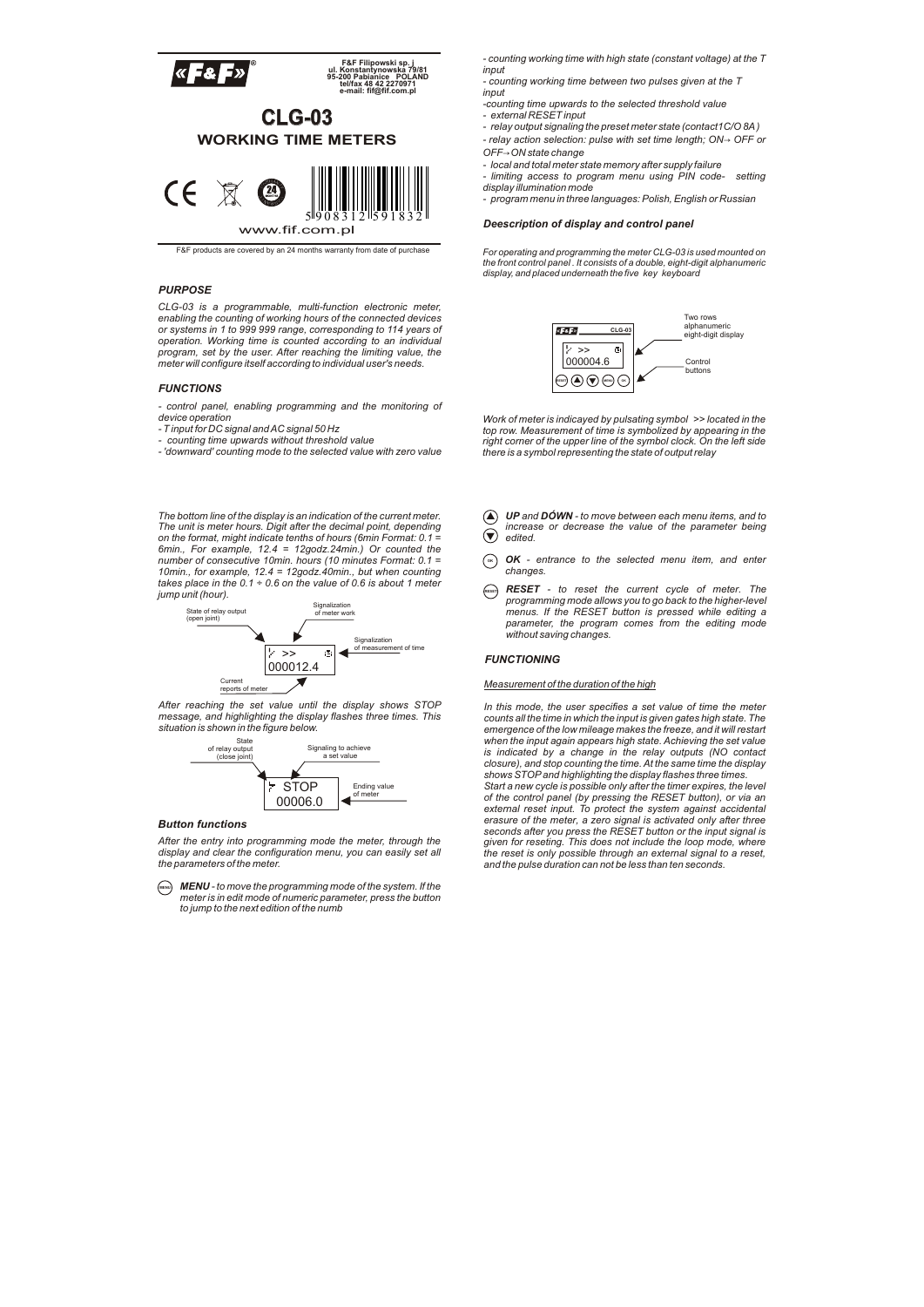

*Measurement of time between two pulses*

*In this mode, the counter measures the time between two successive pulses given at the entrance gate. The advent of pulsed positive (transition from low to high) starts counting time. Re-emergence of such an impulse to stop counting and the freezing of the meter. Another positive trigger starts counting continued. When the meter reaches the preset by the user of a change in the state of relay outputs (NO, contact closure), and stop counting the time. At the same time the display shows STOP and highlighting the display flashes three times.*

*Start a new cycle is possible only after the timer expires, the level of the control panel (by pressing the RESET button), or via an external reset input. To protect the system against accidental erasure of the counter, a zero signal is activated only after three seconds after you press the RESET button or from the input signal is given zero.*



*To move between menu items are UP and DOWN buttons. To enter the selected menu item, press the OK button. Exit to menu provides a superior level of the RESET button.*

*This doesn't include the loop mode, where the reset is only possible through an external signal to a zero, and the pulse duration can not be less than ten seconds*



## *ATTENTION!*

*Meter retains its current state after turning off the power supply voltage. This means that after re-power the system restore all the settings are both meter and meter indication and relay output status.*

## *Programming of meter*

*Meter configuration is performed using a control panel with a keyboard and display. Entry to the programming mode the meter is done by pressing the MENU button.*

#### *Menu -> Mode*

*Mode menu lets you select the basic mode of operation, ie whether the meter will measure the duration of the high state at the entrance gate or measured is the time between two consecutive pulses. Scheme of Menu ->.*



*Course of conduct in the definition mode is as follows: 1) By the button MENU pass to main menu of meter.*

*2) By buttons UP or DOWN select item Menu -> Mode and press* 

*OK.*

*3) Then shows Menu -> Mode included two position Mode -> Lvele and Mode - > Slope. Level means that the meter will measure the duration of the high state at the entrance bramkującym.*

*Slope will be counted the time between successive pulses on the input given gate. UPand DOWN buttons to select the appropriate option and click OK. Approval of the selected option is indicated by displaying the message saved with the name of the selected parameter*

*4) From edition mode can move out by button RESET. It cause return to main menu, without save all put changes..*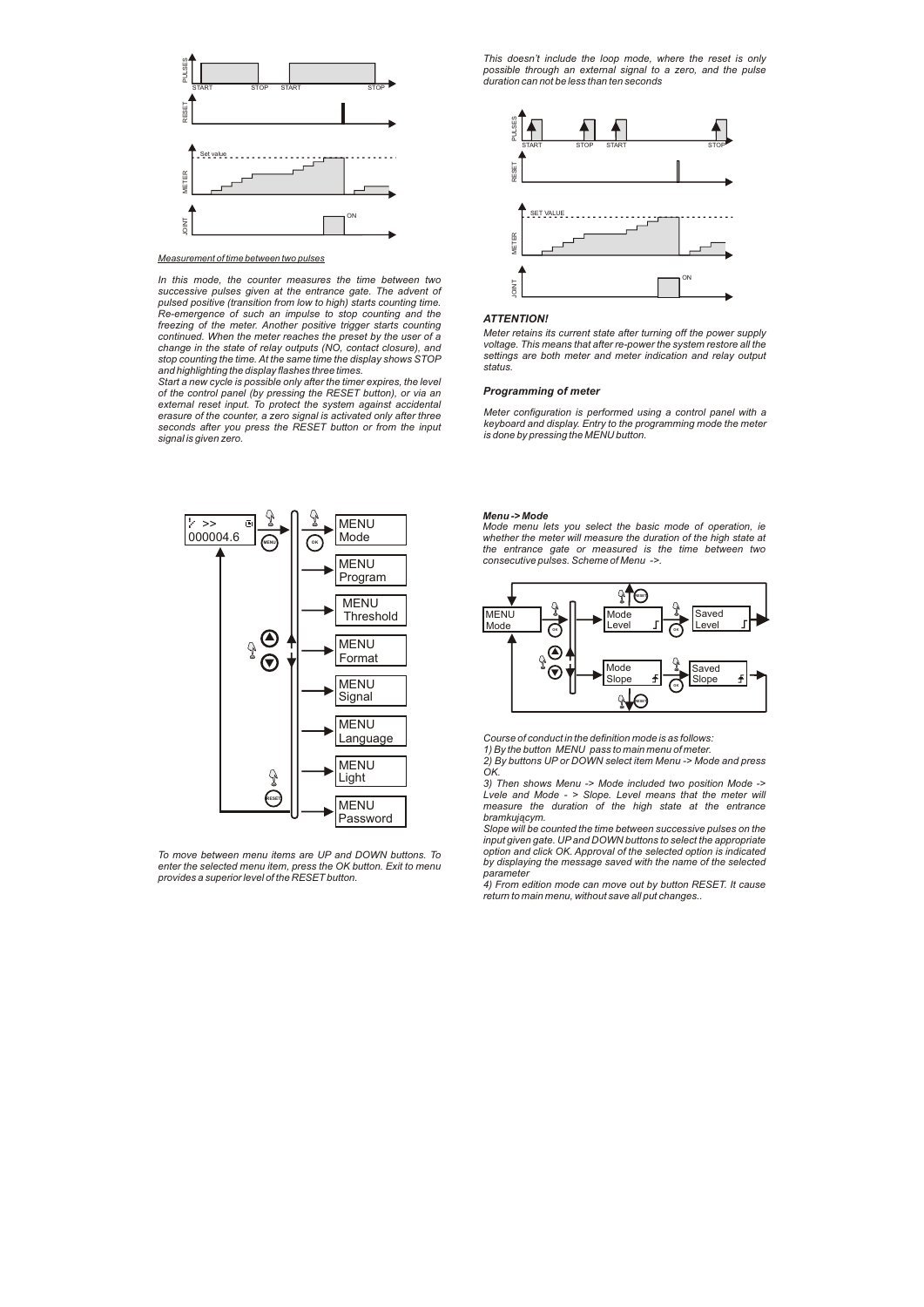*Menu -> Program The menu allows you to specify whether the meter will be tracked from time zero to a preset threshold, counting from the threshold to zero, or tracked without any restrictions from zero upward until it reaches the counter overflow.*



*Course of conduct when determining the rounding off is as follows:*

*1) By button MENU pass to main menu.*

*2) By buttons UP or DOWN select item Menu -> Program and press button OK.*

*3) Then shows Menu -> Program included follow items: Program -> Loop mode in which the counting time from zero* 

*up without regard to the setpoint. Meter measures the time until the meter overflows.* 

*Program -> To UP meter will be time to count up from zero to a specified (parameter Menu -> Threshold).*

*Program -> To DOWN zliczanie realizowane będzie w dół, zaczynając od ustalonej wartości progowej (parameter Menu -*

*> Threshold), and ending with zero. By buttons UP and DOWN select correct option and press button OK.. Enter of the selected option is indicated by displaying the message: Saved* 

*with the name of the selected parameter.*

*4) By buttons UP or DOWN set correct value digit of edited position.To pass to edit digit on the next position press button MENU.*

*5)In this way, you need to set all digits of set value and enter the new value.*

*6) Saving changes is indicated by a message SAVED, after that program back to Menu -> Threshold. 7) To exit the menu without saving the changes, at any time by* 

*editing press the RESET button.*

# *ATTENTION!*

*Setting a new threshold resets the current timer. There is no impact on the timer in the program loop.*

#### *Menu -> Format*

*Format menu allows you to specify the time format displayed by the meter.The unit is meter hours. The lowest value indicated on the display is 0.1.Cyfra decimal, depending on the format, might indicate tenths of hours (6min Format: 0.1 = 6min., For example, 12.4 = 12godz.24min.) Or counted the number of consecutive 10min. hours (10 minutes Format: 0.1 = 10min., for example, 12.4 = 12godz.40min., the counting takes place in the 0.1 ÷ 0.6 on the value of 0.6 is about 1 meter jump unit (hour).*



*4) From edit mode you can move out by pressing the RESET button. This withdrawal of the parent menu without saving changes.*

### *Menu -> Threshold*

*The threshold parameter determines the threshold which will be counted at the time of the selected program to the top, or from which starts the timer at the bottom on the chosen program. The threshold parameter has no effect on the work counter, where the program was chosen loop. Threshold can be set to the nearest full hour*



*Proceedings in determining the threshold value is as follows: 1) By button MENU pass to main menu. 2) By buttons UP or DOWN select item Menu -> Threshold and* 

*press button OK..* 

*3) The bottom line will show the current setpoint. Edited currently digit is signaled by the pulsating cursor.*

*Proceedings in determining the time display format is as follows: 1) By button MENU pass to main menu.*

*2) By buttons UP and DOWN select item Menu -> Format and press OK.* 

*3) Then shows Menu -> Format included follow items: Format -> 6min.*

*Format -> 10min.*

*By buttons UP and DOWN select correct option and press button OK. Enter choosen option is indicated by disply* 

*message. Saved by the name of the selected parameter. 4) To exit the menu without saving the changes, at any time by editing press the RESET button*

## *Menu -> Signal*

*Menu specifies the type of signal is connected to the input signal and gate reset. There are two options here, the signal stable (DC) and alternating signal (AC).*

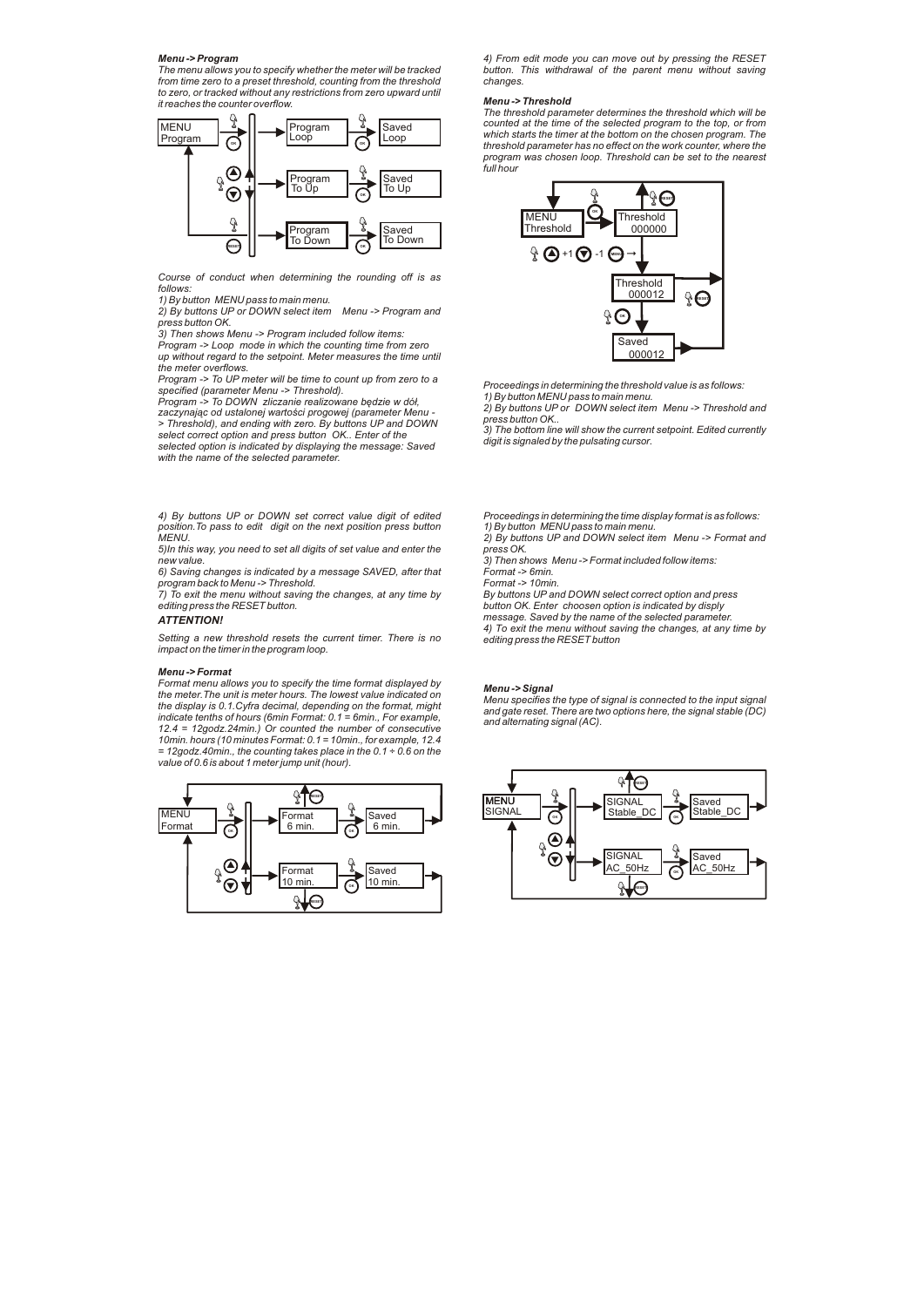*To define the type of input signal is needed: 1) Pass to menu by pressing a buttin MENU.*

*2) By buttons UP or DOWN select Menu -> Signal and press* 

*OK. 3)The will show Menu -> Signal included follow items: Signal -> Stable\_DC To input of meter will be give permanent voltage. System will react in this case to set signal* 

*slope, or achieve a high state. Signal -> AC\_50Hz To input of metrer will be give analog voltage with frequency 50 Hz. In this case the system will react to the fact that the emergence of an alternating voltage at the terminals of control.*

By buttons UP or DOWN select correct option and press button<br>OK. Remember the new parameter value is indicated by<br>displaying the message. Saved with new parameter value,<br>after that program back to Menu -> Signal.

*4) To exit the parameter editing without saving changes, press the RESET button.*

### *Menu -> Language*

*This parameter allows to specify what language you'll see the messages. To select messages are in Polish, English and Russian. Menu chart is shown in the figure below.*



*3) You will see the Menu -> Light containing the following items: Light -> At constant - The display will be constantly illuminated. Signaling reaches the setpoint will meter that the display will flash three times, then returns to the highlight state. Light -> button - The display will be highlighted only when you press any button and 60 seconds after him. In case of the meter setpoint highlighting blinks three times then turns off. UP and DOWN buttons to select the correct option and click OK. Remember the new parameter value is indicated by displaying the message, Saved with the new value of the parameter, then the program returns to the Menu -> Light.*

*4) To exit the parameter editing without saving changes, press the RESET button.*

## *System -> Password*

*Password parameter can be used to restrict access by unauthorized users to meter menu. The password is the number of accepting values from 0 to 999, but set the password to 0 removes the security of meter. Setting the password other than zero introduces a meter in the secure mode. To set a password you need: 1. By button MENU pass to main menu.*

*2. By buttons UP or DOWN pass to Menu > System and enter by OK.*

*3. By buttons UP or DOWN select command System > Passwordand press a button OK.* 

*4. Meter is now in the mode of implementation of the new PIN, which is signaled by a message New PIN. Password is entered in the form of overt and baseline is the previous value of the password.*

*5. By buttons UPor DOWN set the appropriate value of sequential numbers, and use the MENU button, you can go to the next edition of the numbers. After entering all the required numbers to confirm a new PIN by pressing the OK button.*

*6.To exit the editing mode without saving your password, press the RESET button.*

*To change a language of message you need: 1) By button MENU pass to main menu.*

*2) By buttons UP or DOWN select item Menu > Language and enter by OK.*

*3) From list by buttons UP or DOWN select correct item and enter by OK. Confirmation of the change of language will appear in the new selected language. 4) To exit the option to choose the language without any changes, press the RESET button.*

#### *Menu->Light*

*This parameter allowsto specify a way of highlight a meter display.You can set the highlight permanently highlight , or highlighting only for 60 seconds after you press any button.*



*To determine how the highlight you need:*

*1) Pass to menu by pressing a button MENU. 2) By buttons UPor DOWN select Menu -> Light and press OK.*



*After setting the password to access the menu meter is protected against unauthorized access. This state is signaled by a key symbol on the display positioned in the right top of the display.*



*From this moment to enter the configuration menu of meter when you press MENU first enter the correct PIN.*



*The PIN is introduced here as classified. That means you edit the figure is visible, while the remaining two digits are hidden under asterisk. If you enter an incorrect PIN number is displayed bad PIN, then the meter will return to display the current value of the meter.*